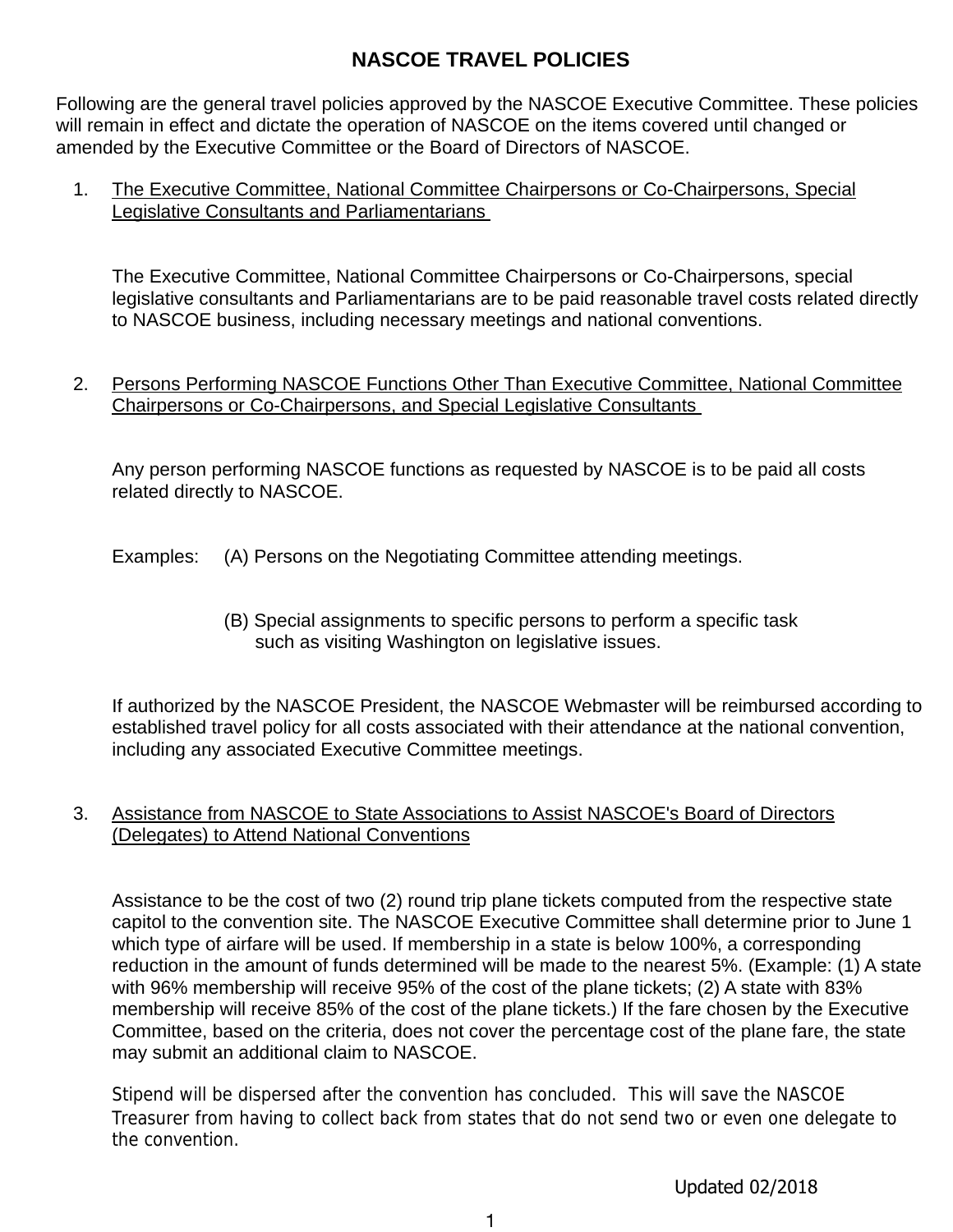If for some reason a state cannot wait until after the convention to receive their check, a special request may be submitted to the Executive Committee giving the reasons why they need the money in advance

## 4. Distinguished Service Award Winners

National winners under the Awards program for Distinguished Service (NASCOE, FSA-Agriculture, and Community Service) to be paid the lesser of a round trip plane ticket from their respective home state capitol or mileage to the site of the National Convention purchased according to the NASCOE travel policy. In addition to the above, \$250.00 shall be awarded to each winner to assist in defraying the cost of attending the convention and up to \$30.00 to help offset the cost of the required photograph provided they attend the entire National Convention. Rate class will be the same as used to compute assistance to the State Associations for the Board of Directors to attend the convention.

# 5. State Association Conventions and/or State Association Board of Directors Meetings and State FSA Conferences

*General:* The person or persons to be invited to attend a state event is the prerogative of the state association. State associations shall submit their percentage of payment directly to the NASCOE Treasurer. State associations can request additional financial assistance for special circumstances. NASCOE will only pay expenses for one Official visit per state per year and it is the responsibility of the traveler and host state to understand the following reimbursement policy: NASCOE will pay 100% of the expense for visits to states when the Area Executive (or Alternate, if acting for the Executive Committee Person) attends a State Convention, State Board of Directors Meeting or State FSAConference. NASCOE will pay 50% of the cost for visits to a state when an additional person such as National Officer or National Committee Chair is invited to attend a State Convention, State Board of Directors Meeting or State FSA Conference with the state being responsible for 50% of the cost.(i.e. 50% of the National Officer or National Committee Chair and 50% of the Area Executive (or Alternate, if acting for the Executive Committee Person)). In the event a state chooses to only invite a National Officer or National Committee Chair, the respective state shall be responsible for 100% of the cost for that person to attend. Two NASCOE representatives is the maximum number who may attend a State Convention, State Board of Directors Meeting or State FSA Conference with NASCOE sharing the cost.

### 6. Area Rallies

NASCOE will pay the expense of the Area's respective Executive Committee Person (or Alternate, if acting for the Executive Committee Person) and one National Officer to attend an Area Rally. The decision whether to invite a National Officer is the prerogative of the Area.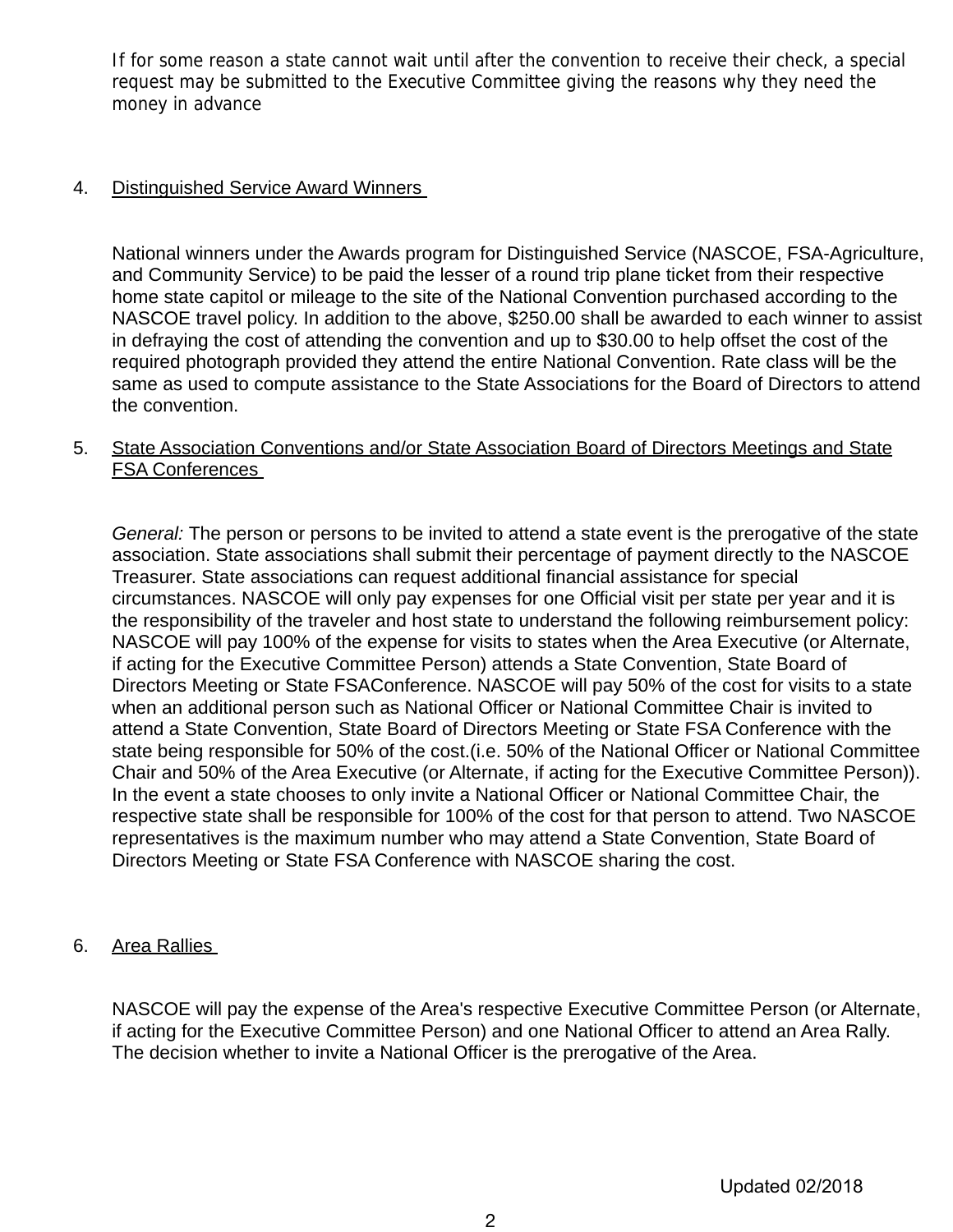# 7. National Convention / Area Rally Attendees

NASCOE will reimburse Area Committee Chairs, First Year Alternate Executives and Negotiation Consultants \$500.00 to attend the National Convention and their respective Area Rallies. NASCOE will reimburse Second year Alternate Executives \$750 for attending the National Convention and \$500 for their respective Area Rally. This reimbursement would be limited to a maximum of 8 committee chairs per area as approved by the Area Executive. To receive the \$500.00 reimbursement the individual will be required to attend the entire event, provide reports and participate in Committee and Area Meetings at the National Convention. In addition, to receive the \$500 reimbursement at the Area Rally the individual will be required to attend the entire event, participate, and provide reports at the Rally. Stipends issued may NOT exceed actual expenses minus any other additional reimbursements from other sources (e.g. State Associations). Please refer to Item 17 of these Travel Policies concerning Dual Compensation.

# 8. NAFEC Meetings

Subject to the discretion of the President, NASCOE will pay the expense of not more than three (3) members, all of whom must be members of the Executive Committee, when attending national meetings of NAFEC.

# 9. Visits to Potential National Convention Hotels

- A. The NASCOE President or his or her designee who must be a member of the Executive Committee - will visit the hotel selected by any state, group of states, individuals, etc. as convention headquarters when bidding for a national convention to insure the hotel meets NASCOE requirements, providing the Executive Committee has determined the bid to be acceptable. Upon visiting the hotel, the NASCOE official will arrange to meet with the bidding group to review plans, etc.
- B. In the event there are no bids for a national convention or the Board of Directors does not select a convention site, the Executive Committee selects the convention site (see NASCOE's Constitution & By-Laws, Article III, Section 1, By-Laws); therefore, the Executive Committee will determine the convention site and arrange for a visit to the hotel selected.
- C. If a member of the Executive Committee has visited a potential convention hotel headquarters prior to bids for a convention by any state, group of states, individuals, etc. (or the convention hotel is selected by the Executive Committee) and can certify the hotel meets NASCOE requirements, there will be no expenditures for a visit to the hotel as described above.
- 10. Expenses of Guests of Executive Committee

With the exception of the National Convention and Organizational Meeting, anyone on the NASCOE Master Account will be liable to pay one-half the room cost and other related expenses if bringing guests.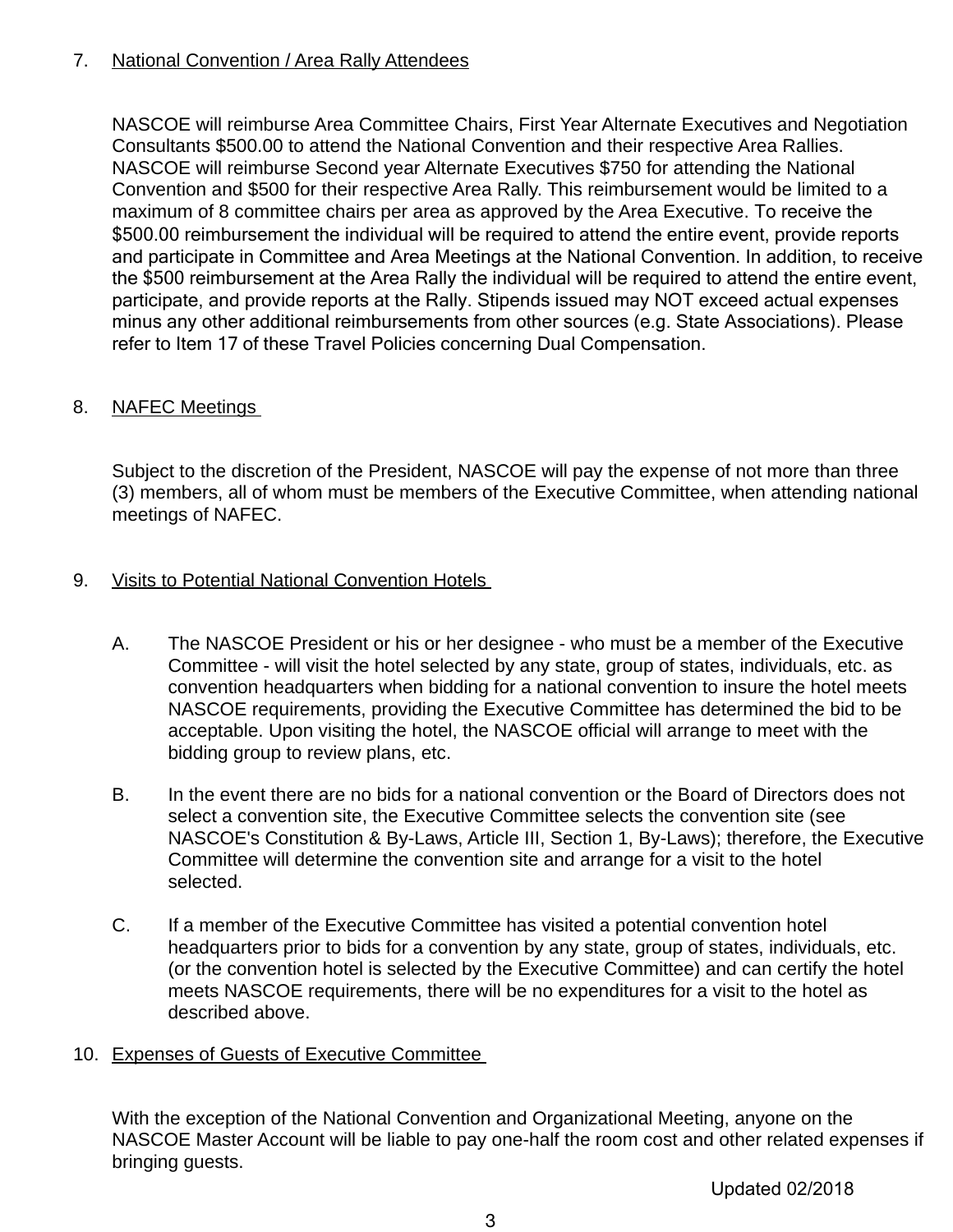## 11. Mileage Rate - Phone Calls

- A. Mileage rate for necessary automobile travel will be the same as paid by FSA to county FSA employees for official travel. If a person drives in lieu of flying for his or her own convenience, the maximum amount of reimbursement will be computed on the least expensive method of travel. Justification to be provided with the claim.
- B. Personal telephone calls shall be documented and rate shall be the same as paid by FSA to county FSA employees on official travel.

# 12. Meals and Incidental Expenses

NASCOE will pay actual expense for M&IE not to exceed the CONUS rate for the location. Any claim submitted that exceeds the CONUS rate will require receipts and written justification. M&IE payment for first and last day of travel will be limited to actual expense not to exceed 3⁄4 of the CONUS rate for the location.

#### 13. Advances

- A. An advance may be made for any type reimbursable NASCOE expense. However, no additional or future advances will be issued if an advance is already outstanding, except in extenuating circumstances. An advance is considered to be outstanding if:
	- 1. The activity has not occurred.

2. The activity occurred, but the recipient of the advance did not participate and has not refunded the amount advanced.

3. The activity occurred, but the recipient of the advance has not provided an accounting of related costs if such accounting is required.

B. All outstanding advances shall be reconciled with the NASCOE Treasurer within 30 days of the scheduled event. If not reconciled within 30 days, no additional advances will be issued unless requested in writing and approved by the Executive Committee.

### 14. Authorized Travel Dates

Any travel outside authorized "travel-in" and "travel-out" dates must be requested in writing and approved in advance by the Executive Committee.

### 15. Emergency Situations

In the event expense is necessary for travel for any person for the benefit of NASCOE which is not authorized above, the President may authorize such travel expense. Any authorization granted by the President is subject to review by the Executive Committee and/or Board of Directors.